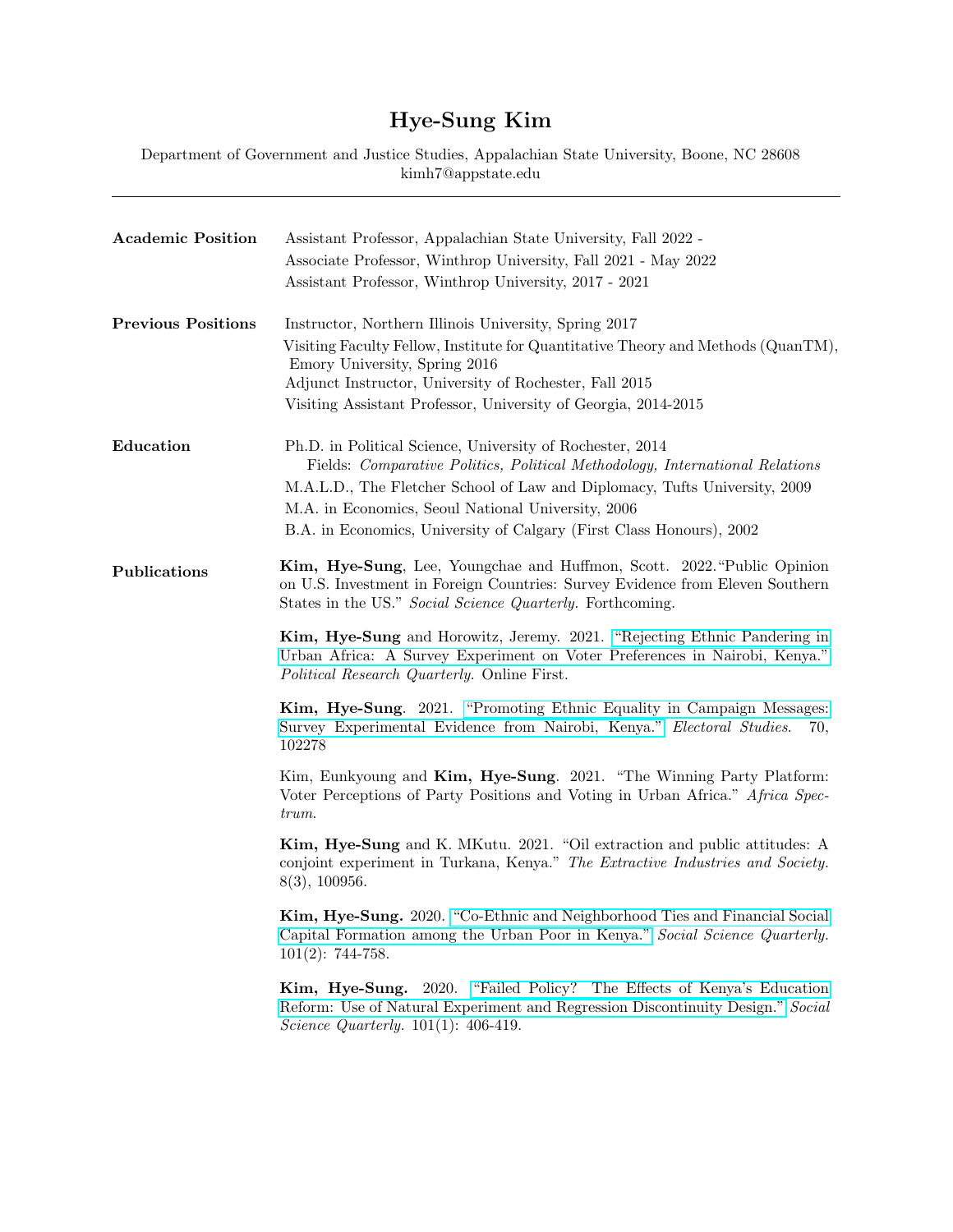|                                        | Kim, Hye-Sung and Lee, Youngchae. 2020. "The Effects of Environmental<br>Costs on Public Support of Foreign Direct Investment: Differences Between the<br>United States and India." In International Trade, Investment, and the Sustainable<br>Development Goals: World Trade Forum eds. Beverelli, C, Kurtz, J and Raess,<br>D. Cambridge University Press. |
|----------------------------------------|--------------------------------------------------------------------------------------------------------------------------------------------------------------------------------------------------------------------------------------------------------------------------------------------------------------------------------------------------------------|
|                                        | Kim, Hye-Sung, Yong Yoon, and Mary Mutinda. 2019. "Secure Land Tenure<br>for Urban Slum-dwellers: A Conjoint Experiment in Kenya." <i>Habitat International</i><br>93:102048.                                                                                                                                                                                |
|                                        | Kim, Hye-Sung and Almas Heshmati, 2011. "The R&D and Productivity Rela-<br>tionship of Korean Listed Firms." Journal of Productivity Analysis 36(2): 125-142.                                                                                                                                                                                                |
|                                        | Heshmati, Almas, Kim, Y.K and Kim, Hye-Sung. 2007. The Effects of Inno-<br>vation on Performance of Korean Firms. In <i>Economics of Technological Change</i> ,<br>eds. Thomas Beane, T.L. NY: Nova Science Publisher.                                                                                                                                       |
|                                        | Kim, Hye-Sung, Almas Heshmati and Dany Aoun. "Dynamics of Capital Struc-<br>ture: the Case of Korean Listed Manufacturing Companies." 2006. Asian Eco-<br><i>nomic Journal</i> $20(3)$ .                                                                                                                                                                     |
| <b>Under Contract</b>                  | Kim, Hye-Sung. Political Power and Co-Ethnic Marginalization in Africa: Per-<br>sistent Loyalty and Strategic Negligence. Routledge                                                                                                                                                                                                                          |
| Revised and<br>Resubmit                | "Oil extraction, scarce resource competition and pastoral conflicts: A conjoint<br>experiment in Turkana, Kenya." Journal of Modern African Studies                                                                                                                                                                                                          |
| <b>Under Review</b>                    | "Predicting FDI Inflows: Exploring A Non-linear Relationship Between Peace<br>Years, Natural Resources, and the Rule of Law." (with Jeheung Ryu) Global<br>Economic Review                                                                                                                                                                                   |
| <b>Working Papers</b>                  | "Sacrificing Environmental Degradation for Economic Development: Public At-<br>titudes to LAPSSET in Turkana County, Kenya." Presented at the 2021 African<br>Studies Association Annual Meeting." (with Kennedy MKutu)                                                                                                                                      |
|                                        | "Oil Extraction, Provisional Peace and Political Marginalization: the Case of<br>Turkana County in Kenya." (with Kennedy MKutu and Tessa MKutu)                                                                                                                                                                                                              |
|                                        | "Mobile Technology and State Repression during the COVID-19 Pandemic: The<br>Case of Nigeria."                                                                                                                                                                                                                                                               |
|                                        | "COVID-19, Regime Types and Government Repression in Africa."                                                                                                                                                                                                                                                                                                |
| Selected<br>Conference<br>Presentation | "Sacrificing Environmental Degradation for Economic Development: Public At-<br>titudes to LAPSSET in Turkana County, Kenya." Presented at the 2021 African<br>Studies Association Annual Meeting.                                                                                                                                                            |
|                                        | "Does Mobile Technology Reduce Police Brutality during the COVID-19? The<br>Case of Nigeria." Presented at the 2021 Southern Political Science Association<br>Annual Meeting.                                                                                                                                                                                |
|                                        | "Oil extraction and public attitudes: A conjoint experiment in Turkana, Kenya."<br>Presented at the 2020 African Studies Association Annual Meeting.<br>With<br>Kennedy MKutu.                                                                                                                                                                               |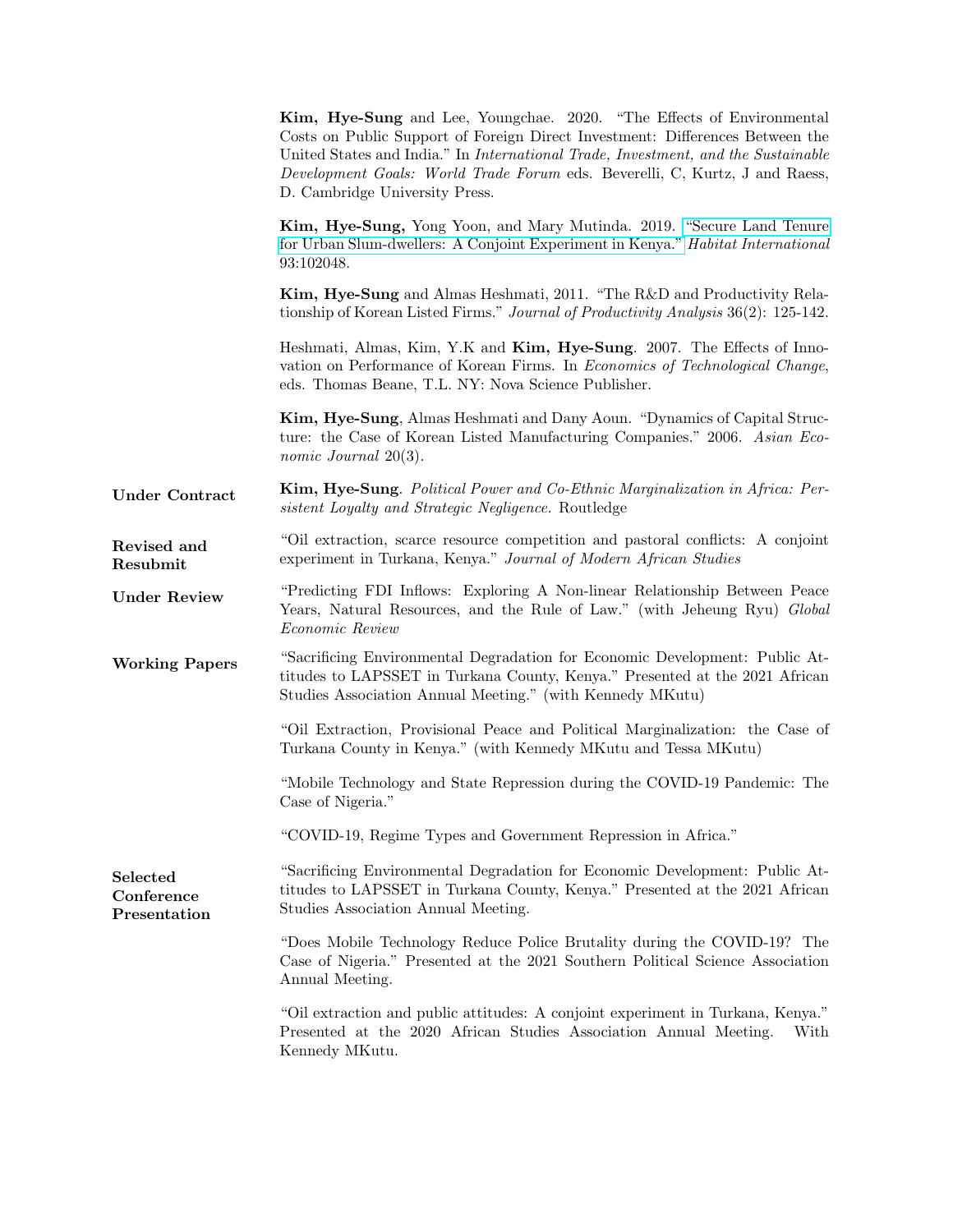"Ethnic Ties, Information Updating, and Political Accountability: A Survey Experiment from Kenya." Presented at the 2020 African Studies Association Annual Meeting. With Jeremy Horowitz.

"Devolution and Government-Citizen Relationship in Kenya's Rural Periphery: Case Study of Turkana." Presented at the 2020 American Political Science Association Annual Meeting (iPoster). With Kennedy MKutu.

"Rainfall, Soil Quality and Conflict Types in Africa." Presented at the 2020 Southern Political Science Association Annual Meeting. With Scott Wertz and Brian McFadden.

"Political Power and Co-Ethnic Marginalization: How Leaders Use a Logic of Electoral Authoritarianism in Africa." Presented at the 2019 Fall SERSAS/SEAN Meeting.

"Failed Policy? Impact of Education Policy Reform in Kenya." Presented at the Strathmore University Brown Bag Seminar. May 2019.

"Rejecting Ethnic Politics in Urban Africa: Evidence from Nairobi, Kenya." Presented at the Kings College London Workshop on Authoritarian Backsliding. May 2019.

"Climate Change and Conflict in Africa." Presented at the 2019 Midwest Political Science Association Annual Meeting. With Emma Harris and Ferrell Holland.

"FDI and Public Opinion Survey in 11 US States." Presented at the 2018-2019 Midwest Political Science Association Annual Meetings. With Scott Huffmon and Youngchae Lee.

"Drought, Famine and Conflict: The Case of Turkana County in Kenya." Presented at the 2019 Winthrop Food Conference.

"When Local Opposition Is Outweighed by Popular Opinion: the Public Influence of Foreign Direct Investment in Kenya." Presented at the 2019 Spring SER-SAS/SEAN Spring Conference and 2018 American Political Science Association Annual Meeting.

"Informal Network and Savings Network: Survey Experiment in Kenya's Informal Settlements." Presented at the 2019 Southern Political Science Association Annual Meeting.

"Can Foreign Direct Investment Increase Ethnic Competition? A Survey Experiment in Kenya." Presented at the 2018 African Studies Association Annual Meeting.

"The Winning Party Platform: Voter Perceptions of Party Positions and Voting in Urban Africa." Presented at the 2018 African Studies Association and American Political Science Association Annual Meeting. With Eunkyoung Kim.

"Acceptable Tradeoffs between Economic Growth and Environmental Protection." Presented at the 2018 World Trade Forum. With Youngchae Lee.

"Information and Public Attitude toward U.S. Foreign Direct Investment: A Survey Experiment in Eleven States in the U.S.." Presented at the 2018 American Political Science Association Annual Meeting. With Scott Huffmon and Youngchae Lee.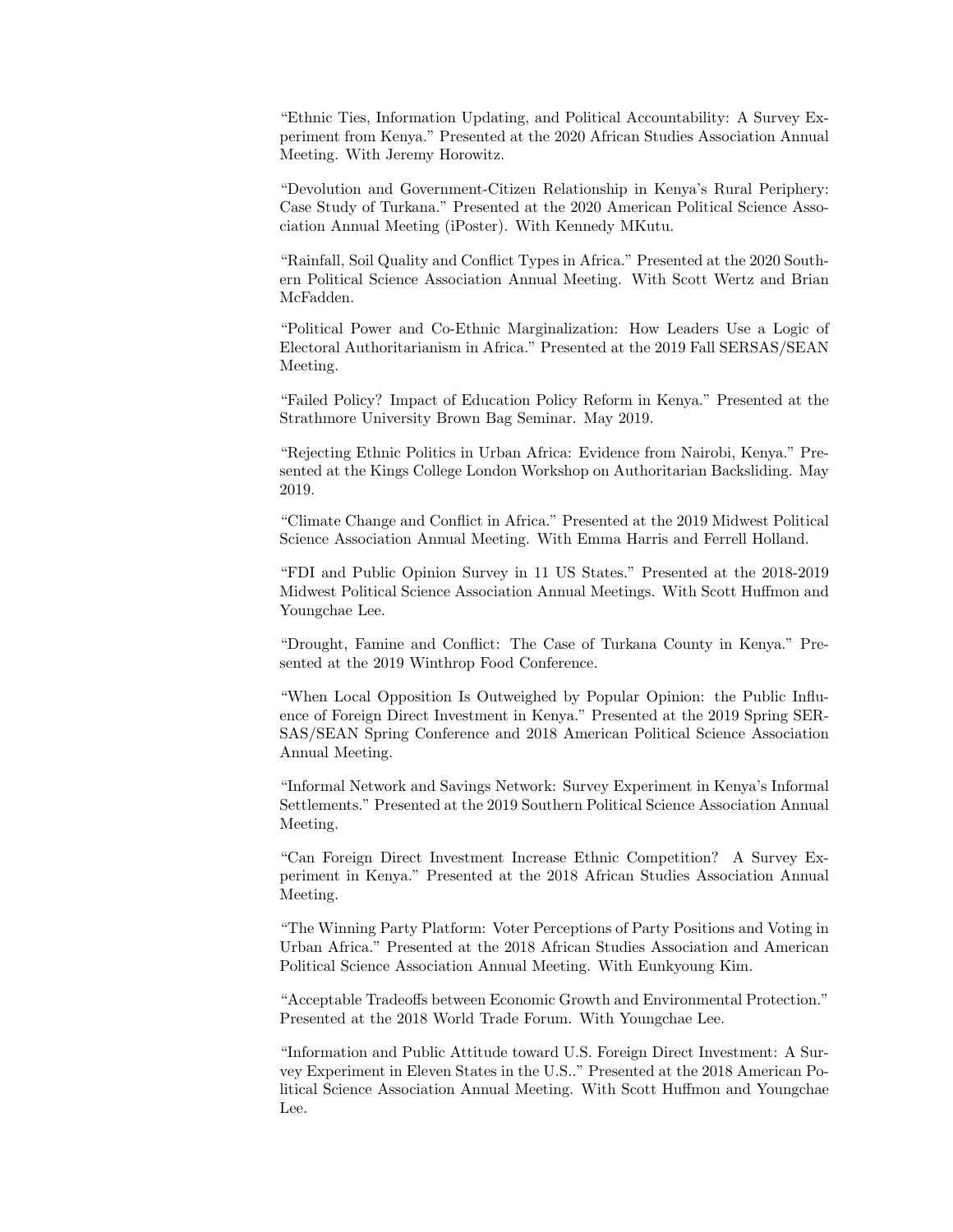"The Effect of Education Policy on Ethnic Inclusion in Kenya: Use of Natural Experiment and Regression Discontinuity Design." Presented at the 2018 Political Methodology Annual Meeting (PolMeth).

"Urbanisation and Rejecting Ethnicity." Presented at the Strathmore Brown Bag Seminar. May 2018.

"Does Cross-Ethnic Marriage Encourage Good Financial Behaviors? Survey Research Evidence from Kenya's Urban Poor. African Studies Association Annual Meeting.." Presented at the 2017 African Studies Association Annual Meeting. With Mary Mutinda.

"Predicting FDI Inflows: Exploring a Non-linear Relationship Between Peace Years, Natural Resources, and Rule of Law." Presented at the 2017 American Political Science Association, Midwest Political Science Association and International Studies Association-Midwest Annual Meetings. With Jeheung Ryu.

"Ethnic Bias in Predicting Politicians Preference: Survey Evidence from Kenya." Presented at the 2017 American Political Science Association Annual Meeting

## Courses Taught WINTHROP UNIVERSITY

Courses in Comparative Politics

African Politics, Fall 2017, Fall 2021

Comparative Politics, Fall 2017, Spring 2018. Fall 2018, Spring 2019,

Fall 2019, Spring 2020, Fall 2020, Spring 2021, Fall 2021, Spring 2022

Comparative Politics (Online), Spring 2020, Fall 2020, Spring 2021,

Fall 2021, Spring 2022

Field Research Method and Experiential Learning in Kenya, Spring 2019

Courses in International Relations

International Politics (Online), Spring 2022

International Political Economy, Fall 2017, Spring 2019

Identity, Ethnicity and Nationalism (Online), Spring 2021

Courses in Political Methodology

Scope and Methods, Fall 2017, Spring 2018. Fall 2018, Spring 2019, Fall 2019, Spring 2020, Fall 2021, Spring 2022

Scope and Methods (Online), Fall 2020, Spring 2021

Social Science Data Analysis, Fall 2018

Measurement and Survey Research Methods, Spring 2020

Courses in Capstone Seminar

**Political Science Capstone Seminar**, Spring 2018, Fall 2019

NORTHERN ILLINOIS UNIVERSITY

Intermediate Analysis of Political Data (MA and PhD Course), Spring 2017

DOMINICAN UNIVERSITY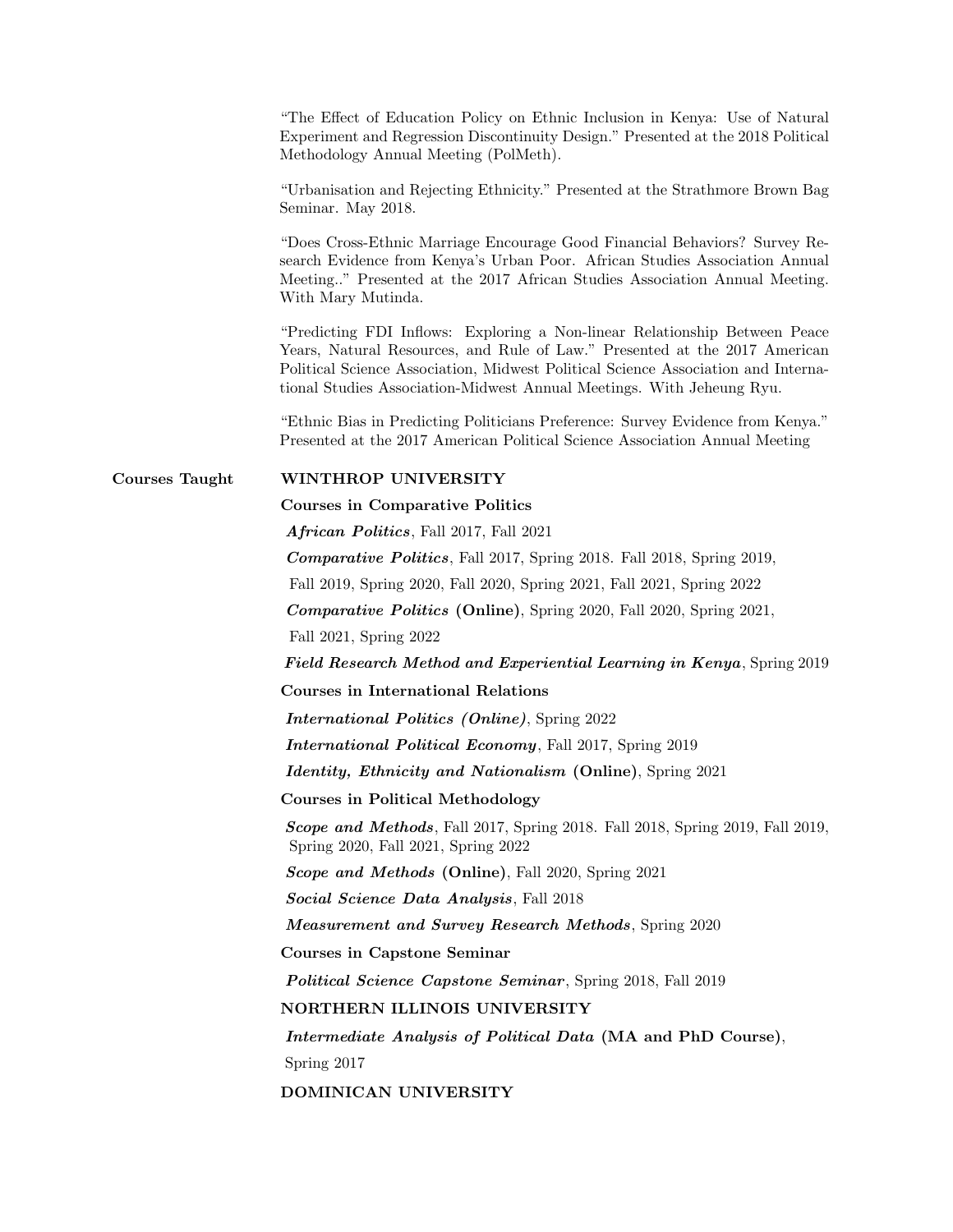|                   | <i>Politics in Africa</i> , Fall 2016                                                                                                                                                           |
|-------------------|-------------------------------------------------------------------------------------------------------------------------------------------------------------------------------------------------|
|                   | UNIVERSITY OF ROCHESTER                                                                                                                                                                         |
|                   | <b>Political Economy of Developing Countries, Fall 2015, Summer 2013</b>                                                                                                                        |
|                   | STRATHMORE UNIVERSITY                                                                                                                                                                           |
|                   | <b>Introductory Econometrics</b> , Summer 2016                                                                                                                                                  |
|                   | Data Analysis Short Course (PhD Short Course), Summer 2015                                                                                                                                      |
|                   | UNIVERSITY OF GEORGIA                                                                                                                                                                           |
|                   | <b>Linear Models</b> (PhD Course), Spring 2015                                                                                                                                                  |
|                   | <b>Policy Analysis II</b> (MA/PhD Course), Spring 2015                                                                                                                                          |
|                   | Data Analysis and Statistics (PhD Course), Fall 2014                                                                                                                                            |
|                   | <b>Foundations of Policy Analysis</b> (MA Course), Fall 2014, Spring 2015                                                                                                                       |
|                   | <b>Policy Analysis I</b> (MA/PhD Course), Fall 2014                                                                                                                                             |
| Grants            | The Gerda Henkel Foundation Special Programme Grant for Security, Society,<br>and the State $(\$22,118)$ , 2019-2020                                                                            |
|                   | The British Institute In Eastern Africa (BIEA) Thematic Grant (\$1,000),<br>2018-2019                                                                                                           |
|                   | Winthrop University Research Council Grant 2018 (\$4,000), 2019 (\$5,000),<br>$2021$ (\$4,820; Unfunded due to the end of employment),<br>2022 (\$5,000; Unfunded due to the end of employment) |
|                   | Hayek Fund for Scholars, The Institute for Humane Studies, 2014, 2018 (\$750)                                                                                                                   |
|                   | Polmeth XXXV SPM-NSF Travel Grant, 2018 (\$1,350)                                                                                                                                               |
|                   | Polmeth XXXIV SPM-NSF Travel Grant, 2017 (\$1,375)                                                                                                                                              |
|                   | IDRC Research Grant (Grant Number 108242), Strathmore University, 2016-2018                                                                                                                     |
|                   | Researcher Travel Mobility Grant, University of Rochester, 2014 (\$5,000)                                                                                                                       |
| Awards and        | Field Research Fellowship, Korea Foundation, 2022                                                                                                                                               |
| Fellowships       | Outstanding Junior Professor Award, Winthrop University, 2021                                                                                                                                   |
|                   | Undergraduate Research Mentoring Award, College of Arts and Sciences,<br>Winthrop University, 2020                                                                                              |
|                   | Artinian Award, Southern Political Science Association, 2019.                                                                                                                                   |
|                   | Frederick Douglass Institute Research Award, University of Rochester, 2012&2014                                                                                                                 |
|                   | Second Year Paper Fellowship, University of Rochester, 2009                                                                                                                                     |
|                   | Graduate Fellowship, University of Rochester, 2009-2014                                                                                                                                         |
|                   | National Chengchi University Scholarship, The Fletcher School of Law and<br>Diplomacy, Tufts University, 2007-2009                                                                              |
|                   | Asia Pacific Leadership Program Fellowship, East-West Center, 2005-2006                                                                                                                         |
|                   | Brain Korea Research Fellowship, Seoul National University, 2004-2005                                                                                                                           |
| <b>Field Work</b> | Survey of 801 randomly selected households, Turkana, Kenya, 2020                                                                                                                                |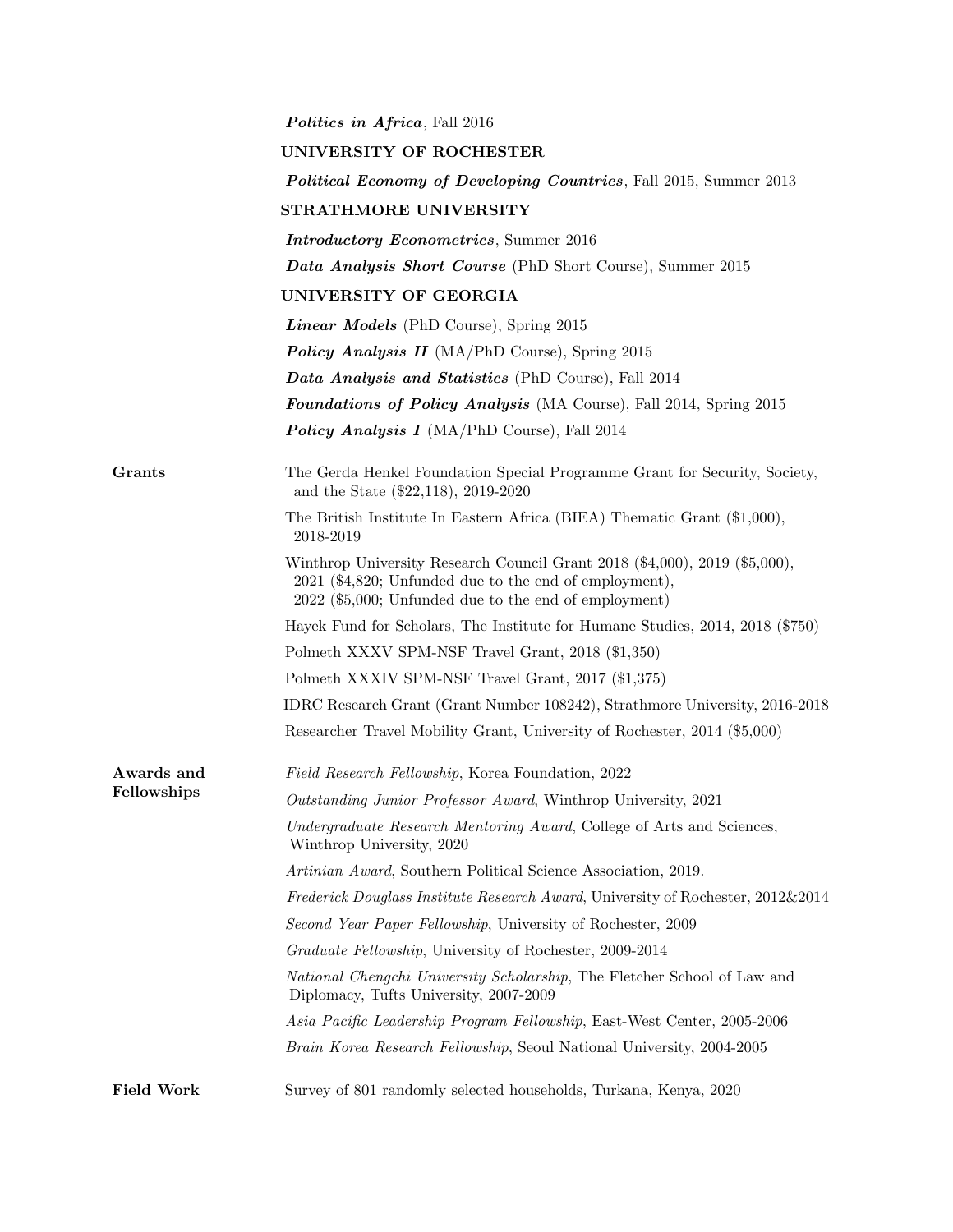|                                | Survey of 1,300 randomly selected households, Nairobi, Kenya, 2018                                                                                                                                                                    |
|--------------------------------|---------------------------------------------------------------------------------------------------------------------------------------------------------------------------------------------------------------------------------------|
|                                | Survey of 4,600 randomly selected households, Nairobi and Kiambu, Kenya, 2016                                                                                                                                                         |
|                                | Survey of 1,800 randomly selected households, Nairobi and Kitui, Kenya, 2016                                                                                                                                                          |
|                                | Survey of 840 randomly selected households, Nairobi, Kenya, 2015                                                                                                                                                                      |
|                                | Survey of 920 randomly selected households, Nairobi, Kenya, 2014                                                                                                                                                                      |
|                                | Survey of 720 randomly selected households, Eastern Uganda, 2012                                                                                                                                                                      |
|                                | Preliminary data collection and interviews, Uganda, 2009, 2010                                                                                                                                                                        |
| Professional<br>Experience     | Consultant and Technical Adviser, IDRC Project "Unlocking the Poverty Penalty<br>And Up-scaling the Respect for Rights in Kenya's Informal Settlements,"<br>$2016 - 2018$                                                             |
|                                | Research Assistant to Bonnie Meguid and Guy Grossman, 2013                                                                                                                                                                            |
|                                | Research Assistant to Curt Signorino and Avi Acharya, 2012                                                                                                                                                                            |
|                                | Research Intern at United Nations Development Programme (UNDP), Uganda,<br>Spring 2010                                                                                                                                                |
|                                | Research Assistant to Paul Collier and Anke Hoeffler, 2008                                                                                                                                                                            |
|                                | Researcher at Korea Institute for International Economic Policy (KIEP),<br>2006-2007                                                                                                                                                  |
|                                | Research Intern at United Nations Economic and Social Commission for Asia and<br>the Pacific (UNESCAP), Thailand, Summer 2006                                                                                                         |
| Professional<br><b>Service</b> | Co-Section Head for the Comparative Political Behavior Section,<br>2022MPSA Annual Meeting Conference                                                                                                                                 |
|                                | Reviewer, American Political Science Review, American Journal of Political<br>Science; Conflict Management and Peace Science; Journal of Productivity;<br>Journal of Comparative Politics; Land Use Policy; Development Policy Review |
| <b>University Service</b>      | WINTHROP UNIVERSITY                                                                                                                                                                                                                   |
|                                | Academic Council, Elected Member from Faculty Conference (Fall 2021-)                                                                                                                                                                 |
|                                | Winthrop University 3rd Interdisciplinary Conference Program Committee<br>$(Spring 2021-)$                                                                                                                                            |
|                                | College of Arts & Science Student Research Council Committee,<br>Chair (Fall 2020-); Member (Fall 2017-)                                                                                                                              |
|                                | College of Arts & Science Social Studies Education Placement Committee,<br>Spring 2020 -                                                                                                                                              |
|                                | Department of Political Science American Politics Search Committee, Fall 2018                                                                                                                                                         |
|                                | Diversity & Inclusion Curriculum Development Subcommittee, Spring 2019 -                                                                                                                                                              |
|                                | Winthrop University Calendar Committee, Summer 2019 -                                                                                                                                                                                 |
|                                | College of Arts & Science Faculty Assembly Parliamentarian,<br>Fall 2019 - Spring 2020                                                                                                                                                |
|                                | Winthrop University Graduate School Faculty Parliamentarian,<br>Fall 2019 -                                                                                                                                                           |
| <b>Skills</b>                  | Software: R, STATA, GAUSS, SAS, SPSS, LAT <sub>E</sub> X                                                                                                                                                                              |